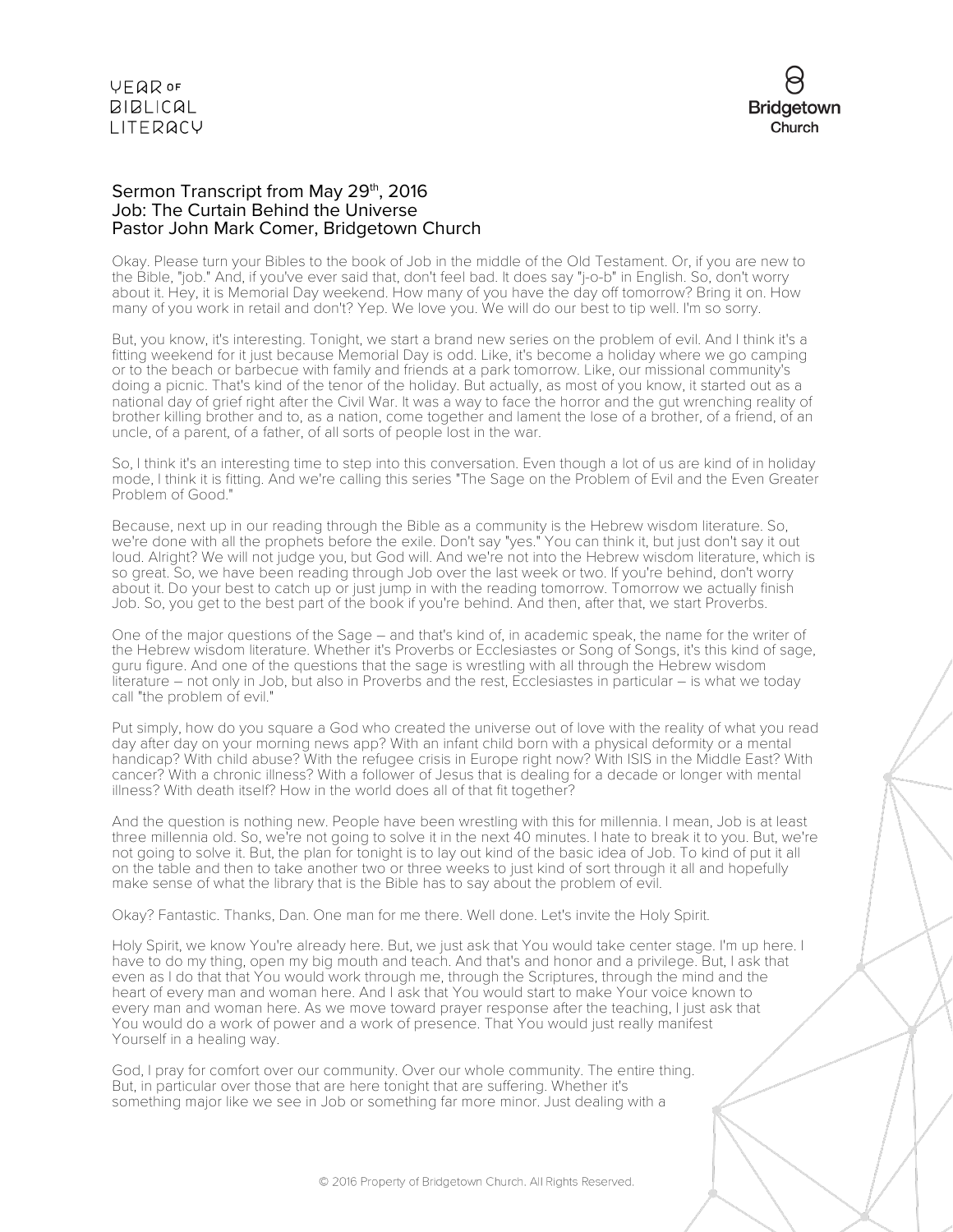# **VEQR OF BIBLICAL** LITERACY



disappointment of life this side of resurrection. Holy Spirit, I just ask You to come, to have Your way, to comfort. I pray for wisdom as I navigate a tricky book to exegete. I pray for humility and an open mind for myself, for everybody here. I pray that we would have ears to hear not only what I have to say or not even what Job has to say, but, at the end of the day, what You, Holy Spirit, have to say over our church. So, come. Amen.

Job is a work of art. I mean, it's just a stunning piece of literature. The genre of literature that we are about to unpack is an ancient, epic poem. So, it reads kind of like – if you remember when you were a senior in high school – Shakespeare's MacBeth. It tells a story, but it does so through poetry, not prose. So, think of it kind of like a play. That, for me, is helpful. But, it opens with a prologue, chapters 1 and 2, that is narrative. It's not poetry. And the prologue is actually one of the most important parts of the book because it lets you, the reader, in on a secret that the protagonist, Job, does not know and, I hate to give away the ending, but he never finds out. Okay? So, this is quite important.

## Job 1:1. Let's get into it: "In the land of Uz there lived a man whose name was Job. This man was blameless and upright; he feared God and shunned evil. He had seven sons and three daughters, and he owned seven thousand sheep, three thousand camels, five hundred yoke of oxen and five hundred donkeys, and had a large number of servants. He was the greatest man among all the people of the East."

So, ladies and gentlemen, Job. Job, Bridgetown Church. He's rich. He's famous. He's a man of faith, right? He's blameless. He's upright. Fantastic guy. But then, watch what happens. Look down at 6.

Job 1:6: "One day the angels..." – or, depending on your translation, the sons of God – "...came to present themselves before the Lord, and..." - in my Bible it reads "Satan" or maybe in yours it read "the Satan" -"...Satan also came with them. The Lord said to the Satan, 'Where have you come from?'

# "The Satan answered the Lord, 'From roaming throughout the earth, going to and fro.'"

Okay. For those of you that are already kind of skeptical about the Bible, remember this is an ancient, epic poem. Okay? This is not a history textbook. Don't read it literally; read it literarily. The imagery here in the poetry is of heaven as an ancient Near Eastern throne room and God is kind of like the king. He's on the throne. And then in the throne room is God's court. So, imagine a king with his governor and his judge and his lawyer and his advisor to make decisions and a messenger. And everybody is kind of there around the throne. All of God's angels, in my Bible, or, depending on your translation, sons of God. That was a Hebrew moniker for the spiritual beings that populate heaven and that, shoulder to shoulder with God, the King, run the universe. Okay?

So, God is there. He's in the court and then, in my mind's eye, it's kind of like I imagine – this is me – a movie set in the medieval time period. Like, think of Robin Hood. Not the Ridley Scott Robin Hood, although I was like the one person that was really into that movie. I thought it was great. And those of you, you just don't know what you're missing out on. But, imagine. Anybody seen the old Errol Flynn Robin Hood from back in spandex days? That Robin Hood? Nobody? I think it was in black and white. Oh my gosh. I grew up on that movie.

So, I imagine something like that in my mind's eye. There's a kind, there's a throne room, there's all sorts of people in the throne room, the court. And then it's like the back door bursts open and the bad guy walks into the throne room. And he's dressed in all black and he's sinister and he has jet black hair or whatever. And it's like the evil little brother of the prince who's conniving and next in line or whatever. Or it's the general, the leader of the rebellion up in the north or whatever. And he comes in and, in the story, his name is "ha Satan" in Hebrew. Or, more literally, "the Satan." And we're not exactly sure if, at this point in the library that is the Bible, that's a proper name or is it a title? All "ha Satan" means in Hebrew is "the accuser."

So, a villain of some kind comes into God's throne room in the imagery here and he starts to go at it in dialogue with God. God says, "Listen, where do you come from?"

And notice his answer there. "From roaming throughout the earth going to and fro on it."

That's a way of saying, "It's none of your business. I do my own thing. I'm not under your authority. I do my own thing. Alright?"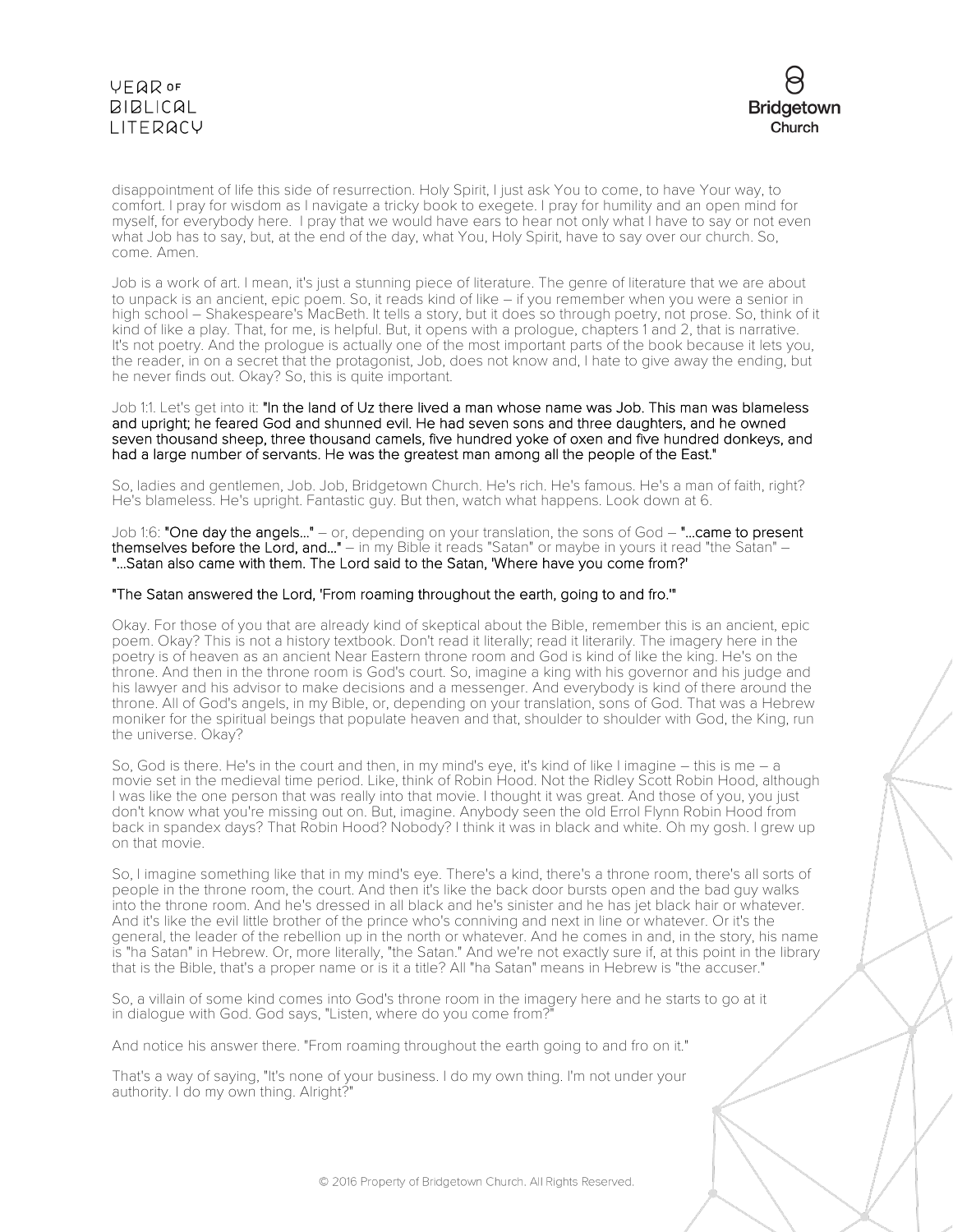



So, there's this exchange here between God, the King, and the villain in the story, ha Satan, or "the adversary." And look what happens next:

## "Then the Lord said to the Satan, 'Have you considered by servant Job? There is no one on earth like him; he is blameless and upright, a man who fears God and shuns evil.'"

And that's kind of weird right there. It's almost like God is egging the Satan on.

And then Job 1:9: "'Does Job fear God for nothing?' Satan replied. 'Have you not put a hedge around him?'"

That, by the way, is where the cliché comes from. You all know it. It's in the top three worst Christian clichés of all time. "Hedge of protection." I'm always like, "Why are you praying for a hedge? This isn't like 18th century England. We don't need a hedge, you know? Pray for a concrete wall or something. We know how to do better now. But, this is where it comes from.

### "'Have you not put a hedge around him and his household and everything he has? You have blessed the work of his hands, so that his flocks and herds are spread throughout the land. But now stretch out your hand and strike everything he has, and he will surely curse you to your face.'"

Okay. So, here's what's going on. This is a public shame in an honor shame society. The accusation here – there's really two accusations. The first, the Satan or the accuser is saying, "Hey, God. Job doesn't actually love You for You. He loves You for all of the blessings. Of course he loves you. He's rich. He's famous. You bless him. You don't curse him. He doesn't actually love You for You."

But then there's a second, deeper accusation. Not about Job, but about God Himself, and it is essentially, as I read it, "God, You're kind of like a corrupt politician. You manipulate people with blessing and cursing to get what You want. To get people to vote for You. To get people to love You and worship You. 'Hey, love me and worship me and I will bless you. Don't love me and don't worship me and I will curse you.' You manipulate. You're like a corrupt politician, essentially, and a control freak."

Okay. So, that's the accusation here from the Satan to God Himself. It's almost like Satan bets against God. "Hey, I dare You. I bet against You. Take away Job's life of blessing and there is no way he will love You."

But, the crazy thing is God takes the bet. Look at 12.

## "The Lord said to Satan, 'Very well, then.'"

"Okay. My money's on Job. Not on you."

#### "'Everything he has is in your power, but on the man himself do not lay a finger.'"

Now, notice that the Satan wants God to strike Job. "Hey, you do it God."

And God says what? "No? I don't do that. I'm not like that. You are the one that wants to ruin Job's life. Not me."

But, what God does is lift up His hand of protection off of Job's life. And, if you're thinking, "Wait, what?" Exactly.

Now, does the story say why right here? That's an honest question. Does it say why God does this? No – and spoiler alert, I hate to give away the next 40 chapters, but we never find out why. So, if you open your Bible and you're like, "I want to know what the Bible has to say about the problem of evil. Why do bad things happen to good people," and you open it up to Job, man, don't get your hopes up. It's just not. There's other places and we'll talk more about that next week. But, man, it is just not anywhere close to clear. Okay? Because this is a story about something else. Now, keep reading.

## "Then Satan went out from the presence of the Lord.

"One day when Job's sons and daughters were feasting and drinking wine at the oldest brother's house, a messenger came to Job and said, 'The oxen were plowing and the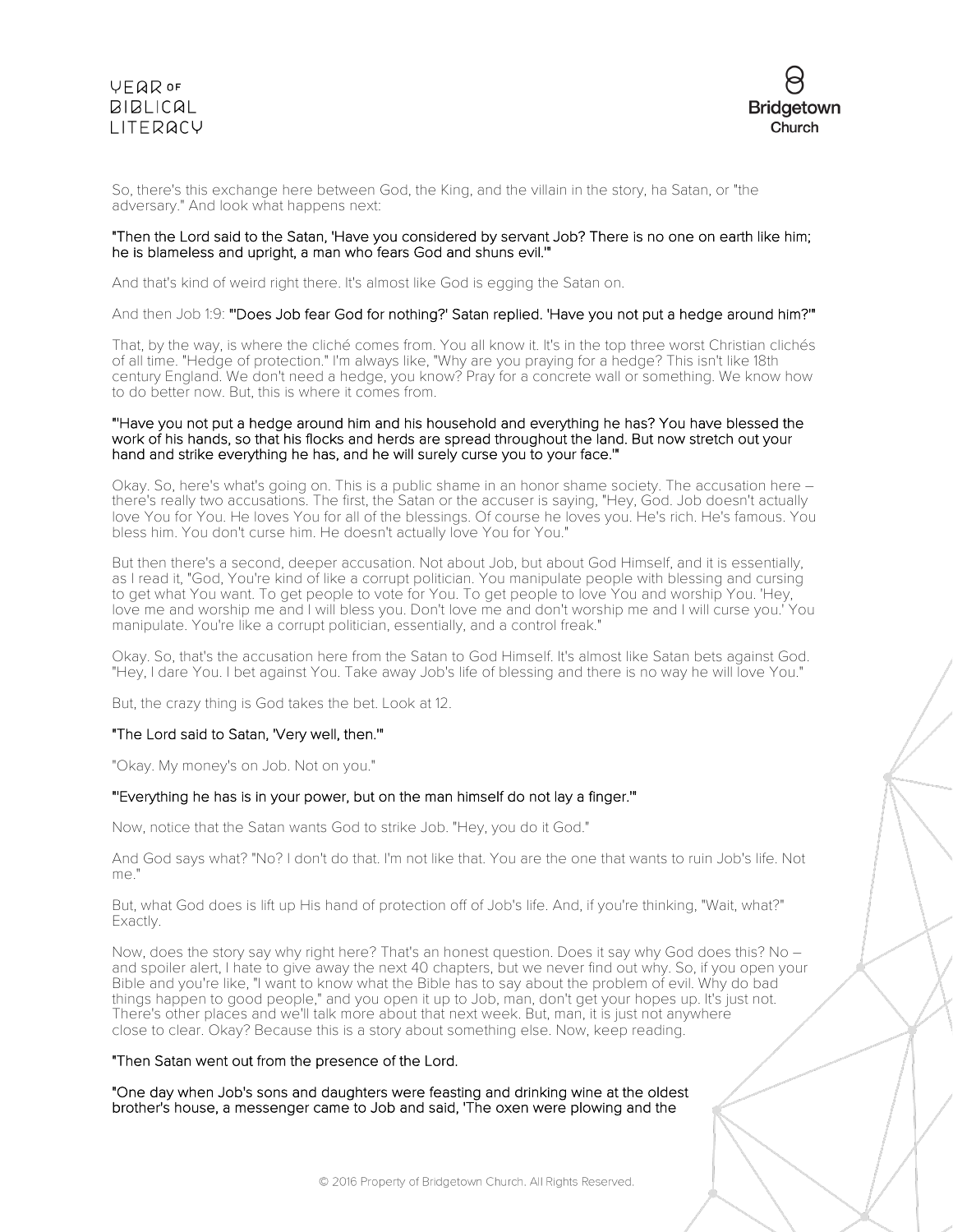



donkey's were grazing nearby, and the Sabeans attacked and made off with them. They put the servants to the sword, and I am the only one who has escaped to tell you!'

"While he was still speaking, another messenger came and said, 'The fire of God fell from the heavens and burned up the sheep and the servants, and I am the only one who has escaped to tell you!'

"While he was still speaking, another messenger came and said, 'The Chaldeans formed three raiding parties and swept down on your camels and made off with them. They put the servants to the sword, and I am the only one who has escaped to tell you!'

"While he was still speaking, yet another messenger came and said, 'Your sons and daughters were feasting and drinking wine at the oldest brother's house, when suddenly a mighty wind swept in from the desert and struck the four corners of the house. It collapsed on them and they are dead, and I am the only one who has escaped to tell you!'"

Tragedy strikes. And, because it's a poem and we have no idea whether not there is history behind it or not. No way to know. But, because it's a poem, it's hyper-stylized, it's worst case scenario. Like, the servant comes one after the next after the next. His sons all die, his daughters all die, his wealth is gone, his life is literally destroyed from top to bottom. All that he's left with, if you read chapter 2, is his wife and she is horrible.

At one point she says to Job, her one line in the entire story, is, "Curse God and die."

Those of you sisters that want to get married someday, that's great. Don't ever say that to your husband. It's like Satan is going through Job's life, "I'll kill. I'll take this. I'll take this. Whoa. Your wife? You can keep her. That's all you, bro. That's all you. I don't even want her in Hell. That's all you."

That's how bad she is, alright? So, he's left with nothing at all. And then verse 20.

## "At this, Job got up and tore his robe and shaved his head."

That was a way to express grief in the ancient Near East.

# "Then he fell to the ground..."  $-$  watch this  $-$  "...in worship and he said:"

And here's that famous line.

## "'Naked I came from my mother's womb, and naked I shall depart. The Lord gave and the Lord has taken away; may the name of the Lord be praised.'

## "In all this, Job did not sin by charging God with wrongdoing."

Now, before we get into this, disclaimer: there's all sorts of debate and controversy about how to interpret the book of Job. It's actually quite tricky. So, I've been at work at it all week and I love it, but it's a bit of a can of worms. So, I just want to start off with one disclaimer, and that is I'm about to lay out my reading of Job, my take on it – and I'm not alone. This is with a whole bunch of other people. I think it's the one that for me, by far, makes the Moses sense. But, there are other readings out there.

I say once in a while that, you know, my best guess is that about 80-90% of what I say on a Sunday here at Bridgetown is right and about 10-20% of what I say is wrong. Now, hopefully not like heresy wrong. If so, go to another church. But like, wrong or off or misinformed or "yeah, but" or "that's not actually what it means there" or whatever. Here's the problem: I don't know which 20% is wrong. That's the problem. It's not like, "Oh, the wrong part. Here we go."

You know? I don't know which part is wrong. So, that's why the Bible is the authority, not my take on the Bible. And it's why we all have to read and study the Bible together. That's why I have elders. All of that stuff. So, all that to say I'm about to lay out my reading on Job and, if you don't buy what I have to say in the next 10 or 15 minutes, that's fine. When we get to the end and circle around, the ending part is I'm on common ground across the spectrum. There's very few people that would disagree with that. So, if you don't like the next 10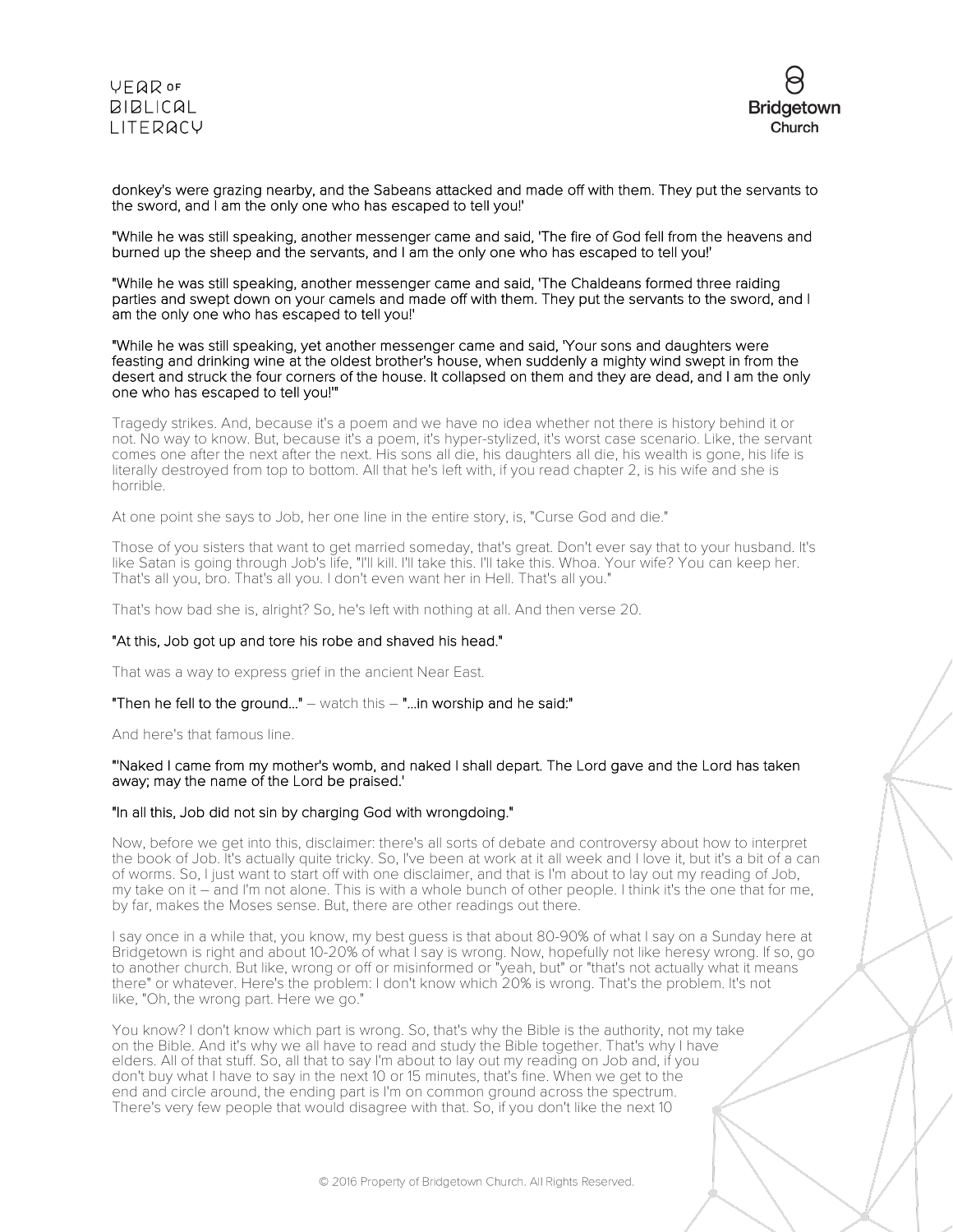



minutes, just wait.

# Now, to start off, I want to talk about this line: "The Lord gave and the Lord has taken away; may the name of the Lord be praised."

That is, without a doubt, the most iconic line in Job, if not one of the most iconic lines in all of the Old Testament. I mean, to this day, we hear it on a regular basis in a time of tragedy. So, you're at the funeral and the parent, the dad or whatever is up there after the death of a child and weeping he says, "The Lord gave and the Lord has taken away; may the name of the Lord be praised."

The entrepreneur, she's risked everything to follow and chase after a dream that God put in her heart. She felt like the Holy Spirit said, "Step out in faith. Risk it," and here she is five years later. It's a disaster. She's in bankruptcy court. It's all a mess. And, over coffee, she says to you, "The Lord gave and the Lord has taken away; may the name of the Lord be praised."

Now, this line, it sounds so good and so right. It sounds so godly, right? And it kind of is. I mean, this is amazing. Job's response to worship and, "The Lord gives and the Lord has taken away," it's absolutely amazing. But, what if it's actually not right? What if it's actually wrong? What if that line is actually bad theology? Think about it. Job is saying the Lord gave and the Lord has taken away. In Job's mind, he thinks that God did all of this to him. He thinks that God is the one who killed his seven sons, that God killed his three daughters, that God destroyed his life.

Now, you know the prologue; Job is oblivious. You know it. Is that true or not? It's not true. Alright? There's this whole other character in the plot. The Satan. None of this was God's idea. Now, God's involved. God does not get off the hook for it. But, none of this was God's idea. There's no, "Oh, God has a plan for Job's life." None of that. This is random. It's haphazard. It's the door bursts open and the Satan and "I dare you."

Like, none of this was God's idea at all. But, Job thinks it was. Now, in my reading of Job, I would argue that the line right here is not only wrong, but that the whole point – at least one of the main points of Job – is to show you that it's wrong. There's a fascinating dynamic in Job that you already see at play. Because of the prologue, you, the reader, know what's really going on. It's like we get to see behind the curtain of the universe into heaven itself. We know, "Okay, this whole thing wasn't God's idea. It was the Satan's idea and God said 'yes' to it and that's really weird and funky, but it wasn't God who did this. It was Satan who did this."

So, you see all of this. Job does not. Not here and never at any point in the future. He thinks "God killed my kids. God destroyed my life. All of this was God." And his opening salvo is "May the name of the Lord be praised."

But, those of you that read Job over the last week or two, does this last? No. It does not last at all. Now, from here, if you skip down, we next read about Job's friends. So, next is the crazy wife and then we go down to Job 2:11.

"When Job's three friends, Eliphaz, Bildad and Zophar, heard about all the troubles that had come upon him, they set out from their homes and met together by agreement to go and sympathize with him and comfort him. When they saw him from a distance, they could hardly recognize him; they began to weep aloud, and they tore their robes and sprinkled dust on their heads. Then they sat on the ground with him for seven days and seven nights. No one said a word to him, because they saw how great his suffering was."

And, from here on, the lion's share of the book, from chapter 3 all the way to 37, is a debate, an argument, back and forth between Job and his friends about the problem of evil. Now, here's the thing: both Job and his friends work off the same – in my humble opinion – bad theology. What I mean by that is both Job and his friends believe that it was God who destroyed Job's life. But, this leads Job and his friends to two very different conclusions. Let me show you both. First, let me show you Job's friends. Turn to chapter 4, just a page or so to the right. And, one example out of many, skip down to Job 4:7. This is his first friend, Eliphaz.

"'Consider now: Who, being innocent, has ever perished? Where were the upright ever destroyed? As I have observed, those who plow evil and those who sow trouble reap it.'"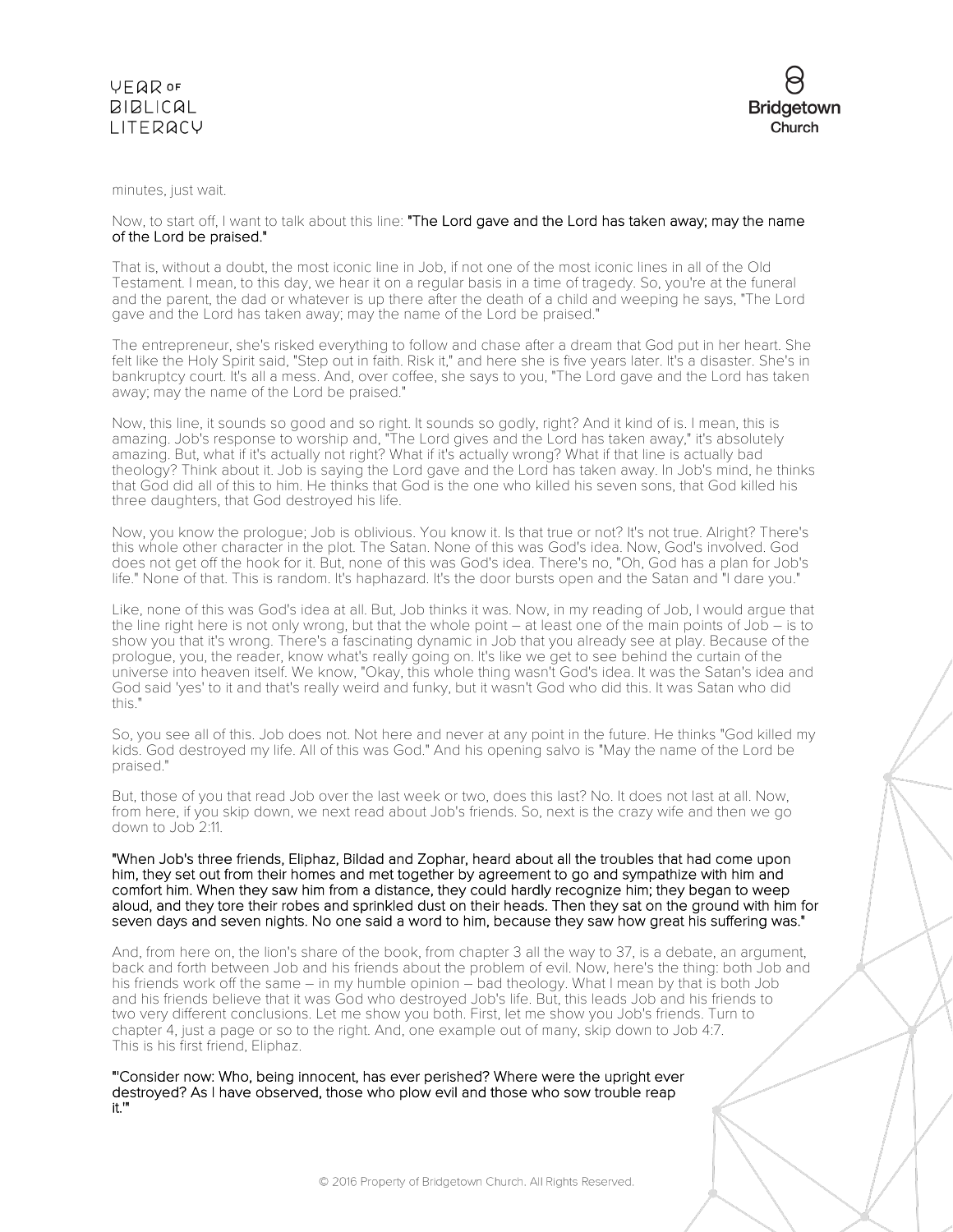

Right? You reap what you sow.

## "'At the breath of God they perish;" – and God deals with it – "at the blast of his anger they are no more. The lions may roar and growl, yet the teeth of the great lions are broken. The lion perishes for lack of prey, and the cubs of the lioness are scattered.'"

God takes care of people that love and worship God. Now, what Job's friends essentially argue right here and all through the book is a formula of cause and effect. What goes around comes around. You reap what you sow. Bad things happen to bad people; good things happen to good people. And it's based on this idea of justice that God is just and, therefore, the world that we live in is also just. This view is still around. You see it a lot in the prosperity gospel thing, which is more popular right now than ever before. You see it a lot, actually, in this whole genre of hip-hop with hip-hop rappers that kind of have Christian roots. So, I hope you all have the new Chance the Rapper record. Right? How good is that? I'm so white and it's so good. If all rap was like that, I would listen to rap every single day of the week. Okay?

So, did you guys read that critic who said, "This album makes me want to become a Christian?" It's so dang good. Anyway, his single there is a great example. You all know it. If you don't, go download it as soon as you get home tonight.

"When the praises go up," – what? – "the blessings come down."

You know it. When the praises go up, the blessings come down. And the next line is, "Blessings keep falling in my lap."

Right? Because I'm rich and famous or whatever. So, that's the formula at play. "When the praises go up, the blessings come down." And the idea here is if you love and worship God, He will bless you and keep cursing far from you. But if you don't, on the flip side, don't love and don't worship God, watch out, because it just might go the other direction. Now, is this true? This formula, is it true?

There you have it. Yes, and no. I mean, there are bits and pieces of truth, for sure, in it. "You reap what you sow." That's a line from the New Testament. Like, it's not all wrong. It's not entirely right; it's not entirely wrong. As a general principle, yeah, kind of, sort of. But, what about when the praises go up and curses come down? Like, that's not a hit single at all. But, that's Job's life. Some of you say, "Yeah, that's my life," or, "That was me 10 years ago," or, "That was this or that or the other."

I mean, think about the poetry right here. Look at Job 4:7.

#### "'Consider now: Who, being innocent, has ever perished?'"

Lot's of people. Lot's of people. I mean, I think of the students from Sandy Hook Elementary School. I think of every baby ever aborted. Lot's of people. Look at that next line.

### "'Where were the upright ever destroyed?'"

Uh, Jesus comes to mind. And all of the apostles and every single martyr for faith in Jesus down through history. I mean, this is not all wrong, but it's most definitely not right. Job's friend's view is way too simplistic. Yes, God is just. But, the world that we live in, at least right now, is not just. And the world does not run off this simplistic formula. God does not run off this simplistic formula, "When the praises go up, the blessings come down," that you and I can manipulate and control to our own advantage. That's just not how it works.

But, that is essentially Job's friend's take. Now, let me show you Job's take. It's not really all that much better. Turn over to Job 9. Job and his friends are back and forth and, at first, Job's line is amazing. "The Lord gave and the Lord has taken away." That's amazing. He's just like a rock at first. But then, after a while, he starts to cave in. He starts to despair and then he starts to doubt, not God's existence, but God's character. And, you know, I see this a lot, in particular as a pastor when I officiate a funeral. Over the years I have started to notice a trend. Often, for a follower of Jesus, when tragedy strikes, in particular the death of a loved one, at first it's like – some people, not everybody – some people are amazing. You're at the funeral and there's the widow or the widower or the mom or the dad or the child or the spouse or whatever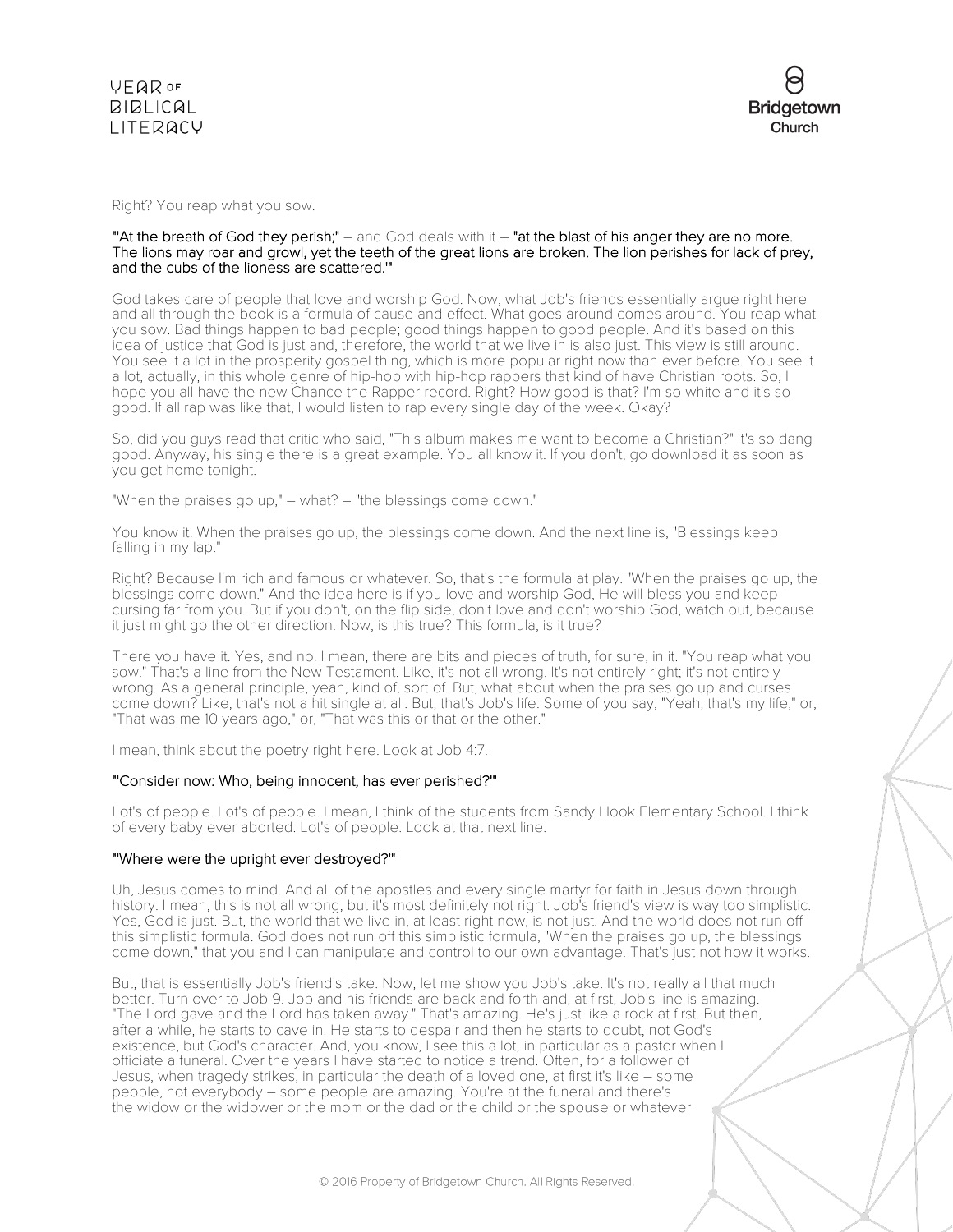

and it's like faith in God, rock solid, "I trust God. I know that God is at work in all of it."

It's amazing. But, I keep beginning to notice this. Everybody else goes back to life. Family friends go back to life a week later. You know, you're watching Netflix or whatever. And a week goes by, a month goes by, a year goes by and then that person is still in an empty house or an empty apartment. Everybody else has moved on, but that person is still right in the thick of Hell on earth. Grief, trauma, starts to despair, starts to doubt, starts to get angry with God. And listen, if that's where you're at or have been at, that's not an insult to you at all. That's just human. That's just what life is like. That's exactly what Job is like.

At first, chapter 1, "raise the name of the Lord." And then, by the end, he is just railing against God. So, for example here in chapter 9 as he starts to cave in, look at what he writes in Job 9:21.

# "'Although I am blameless, I have no concern for myself; I despise my own life.'"

So, he's just crazy depressed here.

#### "'It is all the same; that is why I say, 'He [God] destroys both the blameless and the wicked.'"

Is that true? Yeah, not really.

"'When a scourge brings sudden death [illness, disease], he [he's the one] mocks the despair of the innocent. When a land falls into the hands of the wicked," – you know, oppression or what we see right now in the Middle East – "'he blindfolds its judges. If it is not him, then who is it?'"

So, Job just starts to list tragedy after tragedy, war, invasion, disease, a plague, and in Job's mind, all of that is God. The Lord gave and the Lord has taken away. Therefore, he starts to follow that to its logical conclusion. That means that either God is amoral or immoral. If God is a judge, He's like a blind, corrupt, unjust judge. That's what He's saying right here. Look over at Job 10. One page to the right.

# Job 10:15: "'If I am guilty–woe to me! Even if I am innocent, I cannot lift my head, for I am full of shame and drowned in my affliction.'"

I mean, this dude is just not in a good space.

## "'If I hold my head high,'" – listen to this – "'you [God] stalk me like a lion and again display your awesome power against me.'"

Notice the lie here that Job is believing. Job thinks that God is like a lion who plays with His prey, just starts to mess with it, before He eats it alive. Now, is this true? Is that what God is like? No. Are we supposed to believe this about God? Are we supposed to read this and believe that? No. In fact, if you know your Bible well, in the library that is the Bible, who's the character that is actually called a roaming lion? Satan. In the New Testament in 1 Peter 5.

Job – pay attention to this – thinks that God is like Satan. Some people's theology, in particular what people believe about God, is so off base that they think of God as more like Satan than like Jesus. There's a famous story that I probably should not tell because I will probably get a nasty email, but here we go. Great story about two famous preachers from about 200 years ago. John Wesley, he was a famous Armenian, said at one point to George Whitfield, who was the famous Calvinist of the day – this was like a Twitter war before there was Twitter. It was in a newspaper. Okay? It was just horrible. Yeah. We're in the right direction.

So, at one point he said to his Calvinist friend, George Whitfield, "Your God is my devil."

And what he meant is, "How you think about God is so off base that when you say "god," that's what I think of when I say "the devil." Like, that – wow. That's really intense. Now, if you're a Calvinist, I apologize. I don't mean that in an offensive way. My point is that what you see here in the story is that, to the degree that people – listen – don't take Satan seriously, they attribute his evil to God's hand. Does that make sense?

So, this is exactly what's going on here. "You're like a lion. You tear my life apart. You're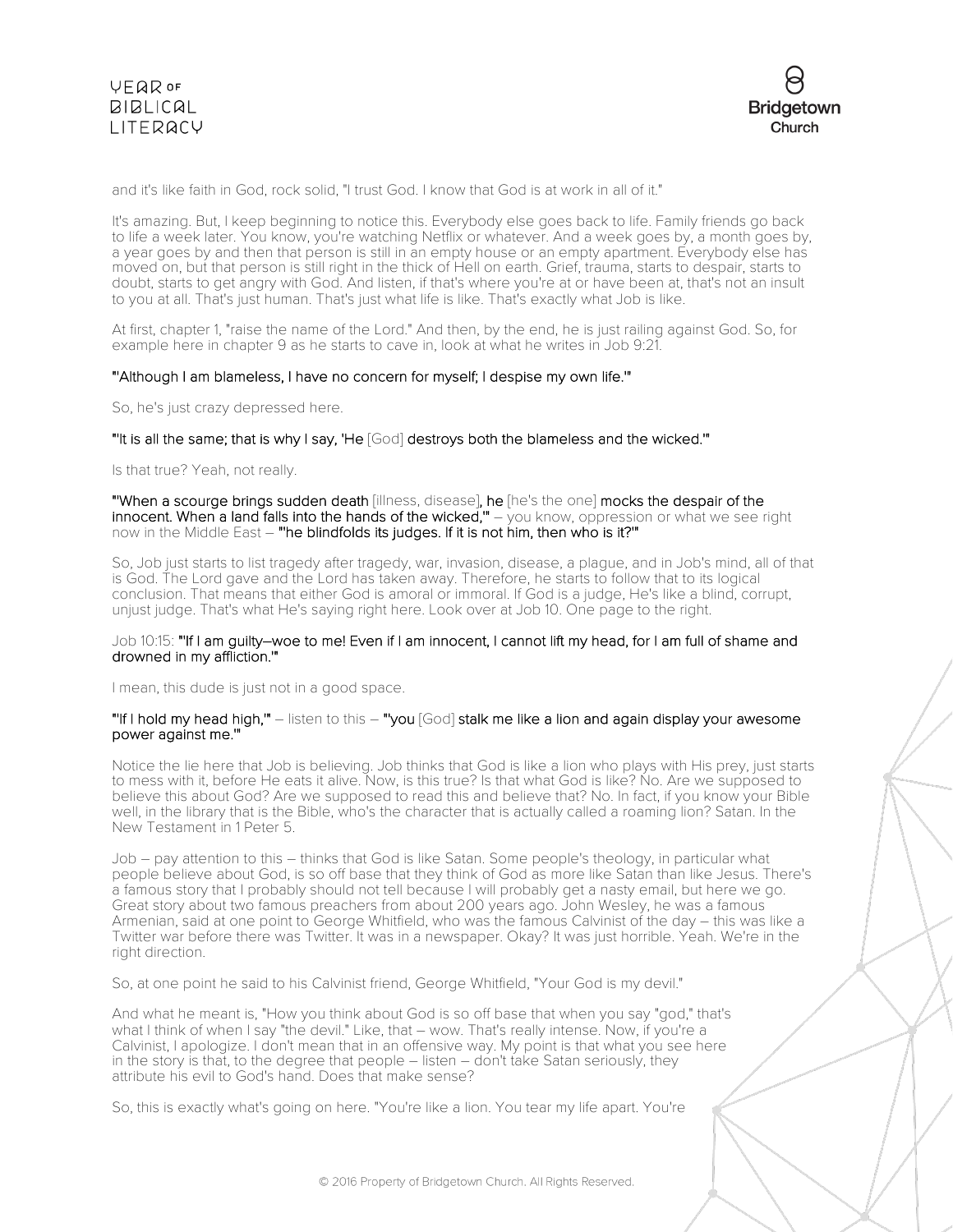# **VEQR OF BIBLICAL** LITERACY



cruel." This is how Job thinks about God or at least how he feels about God. But then, he's kind of all over the map. So, turn the page to chapter 13 and then let me give you, on the whole other side of the spectrum, he has these moments of breakthrough.

# Job 13:13: "'Keep silent...'" – "Okay, shut up" – "'...and let me speak; then let come what may. Why do I put myself in jeopardy and take my life in my hands?'"

And then I love this line. It's like, oh my gosh, the echo here.

# "'Though hey slay me, yet will I hope in him.'"

Wow. That's a really amazing statement.

# "'I will surely defend my ways to his face. Indeed, this will turn out for my deliverance, for no godless person would dare come before him!'"

So, Job is all over the map, right? His emotions are just up and down. One moment he feels like God is his enemy and then the next moment there's a deep, bedrock trust in God that he just can't let go of. But, even here, you notice his goofy theology. "Though He slay me, though He's the one who does evil to me, I will still trust Him."

And as much as I love his faith and his hope and his trust in God, he still has an odd take on life. My point is this: at first, if you watch the narrative arch of the book, Job doesn't charge God with wrongdoing. We read that in chapter 1. But, by the end, he charges God with a lot of wrongdoing. Because he follows his theory: "The Lord gave and the Lord has taken away; may the name of the Lord be praised." He follows that theory to its logical conclusion: God did this to me, God killed my family, God destroyed my life. And he ends up in a very dark place.

Now, to spare you reading the whole thing, Job and his friends go at it for the whole book, back and forth. And what makes the book confusing to read – was it hard to read for you or no? It's okay if it was. No? Well done.

What makes it hard for a lot of people to read – and confusing – is that Job and his friends have good theology and bad theology. Meaning a lot of what you read in Job is right. You read it and you're like, "Yeah." But then a lot of it is not right. Did you notice that as you were reading through? You read one line or one paragraph and you're like, "Man, wow. That's really moving. That's really right. That feels right."

And then you read another line in another paragraph and you're like, "What the heck? That doesn't feel right to me at all."

And then a lot of it is in the middle. A lot of it is like general principles that are true and kind of a most of the time level, but not exactly for Job. For example, there's a famous line in chapter 5.

# Job 5:17: "'Blessed is the one the Lord corrects; so do not despise the discipline of the Almighty. For he wounds, but he also binds up; he injures, but his hands also heal.'"

Beautiful line. That's true. That's picked up later in Proverbs. It's also there. And then it's picked up by the New Testament writers. You see it all through the New Testament and Hebrews is a classic example. That's true. But, here's the thing: it was not true of Job. Job was not under God's discipline. Job was upright and blameless. Do you see that? So, it's true at a general principle level. But, that's not what this story's about. That's not what's going on at all.

So, do you see the ambiguity? Do you see that? Job is far too profound and complex to read in a black or white way. On scholar says this about the book:

"This book is far too subtle to paint everything in either/or terms."

You know, "It's all God or it's all Satan or whatever."

"It artfully paints a thoroughly ambiguous picture of the cosmos where those who are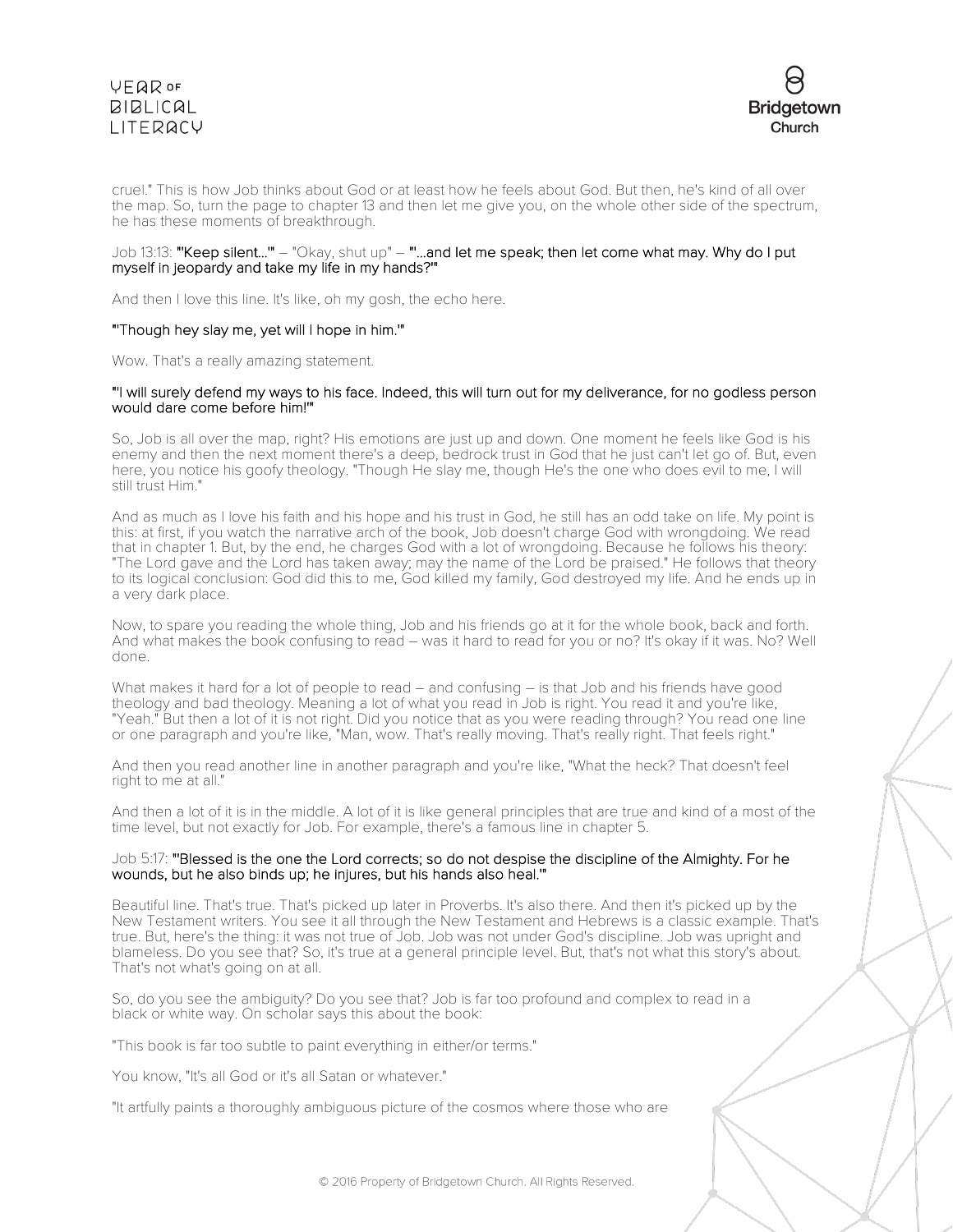# **VEQR OF BIBLICAL** LITERACY



basically in the wrong..." – Job's friends – "...sometimes speak right and those whose hearts are basically right..." – Job – "...nevertheless speak many untruths."

Hence why it's a bit hard to read. So, Job and his friends go at it and, towards the end, Job starts to demand that God show up. "God, come explain Yourself to me. You destroyed my life. What the heck? I'm blameless. I'm upright. Where are you in the cosmos? Come show up."

And then, finally, God does. Turn to chapter 38 all the way towards the end.

# Job 38:1: "Then the Lord spoke to Job out of the storm."

So, God shows up, not as a therapist or a fun uncle, but as a hurricane. And you're hoping, as the reader, that God will finally after, you know, chapters and chapters of reading, answer the question "why?" Why do bad things happen to good people? Or at least you are expecting that God will tell Job the backstory. Like, "Oh, man. There's this whole thing you don't know anything about. This dude called the Satan..."

You were expecting at least that. But, instead, all that God does is ask questions.

# Job 38:2: "'Who is this that obscures my plans with words without knowledge? Brace yourself like a man; I will question you and you shall answer me.

# "'Where were you when I laid the earth's foundation? Tell me, if you understand. Who marked off its dimensions? Surely you know!'"

## This is sarcasm here.

# "'Who stretched a measuring line across it? On what were its footings set, or who laid its cornerstone–while the morning stars sand together and all the angels shouted for joy?'"

And from here, God, who is quite sarcastic, at least in Job, starts to just go off with question after question after question. First, He asked Job questions about creation for two chapters. Questions about the ocean and the mountain range and space and the animal kingdom. I mean, He just goes off. And then, in chapters 40 and 41, He asks questions about two monsters, behemoth and leviathan. All sorts of debate and controversy about what exactly or who exactly behemoth and leviathan are. Some people think animals. Young earth creationists think dinosaurs or whatever. The vast majority of scholars all think they are ancient, mythological, symbolic creatures that stand for chaos and evil in the world.

So, what's going on here in four chapters of questions is that God is helping Job. God's actually quite kind here and gracious. God is helping Job see that one: the universe is incredibly complex. There's just all this stuff going on. And two: there are forces of evil at work that we don't see or know about, much less understand. There is a dangerous, wild freedom to the universe that we call home. And there is just a heck of a lot that is over our pay grade. That's really the point here.

And Job finally comes to realize this. Look at chapter 42. The very end of the book.

#### Job 42:1: "Then Job replied to the Lord:

#### "'I know that you can do all things; no purpose of yours can be thwarted.'"

Like, "You know what you're doing."

# "'You asked, 'Who is this that obscures my plans without knowledge?' Surely I spoke of things I did not understand.'"

"I had no idea what I was talking about. What the heck?"

# "'Things too wonderful for me to know.'"

"This is way, way beyond me." Notice that Job does not want to debate or argue or fight with God anymore. He's just like, "Oh my gosh."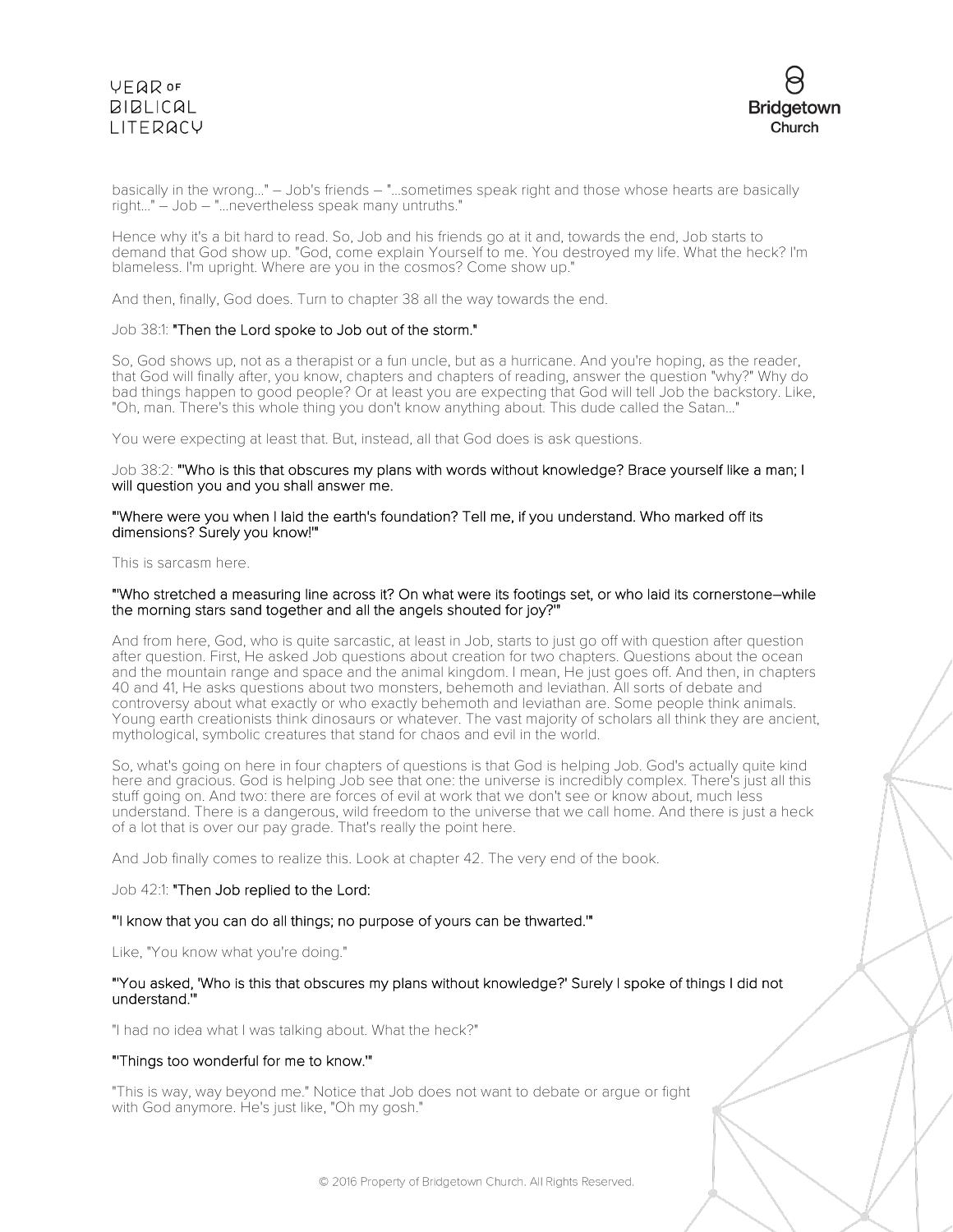

# "'You said, 'Listen now, and I will speak; I will question you, and you shall answer me.'"

But Job says, "No. I'm done."

# "'My ears had heard of you but now my eyes have seen you.'"

How great of a line is that? Job never, in this story, ever sees behind the curtain of the universe. He never actually finds out what is going on. He never finds out about the Satan. He never finds out about any of that. He doesn't see, but he sees God, and that's enough. He sees God and then he's done. "I don't want to debate. I don't want to fight. You're enough."

"Therefore I despise myself..." – or, in a number of translations, I think a more likely way to phrase that, the word "myself" is not actually there in Hebrew. And a number of translations have it as "I despise the things I said." I think that's more likely here.

"I was off. A ton of what I said – not all of it, but a ton of what I said was wrong and I repent."

# "'I repent in dust and ashes.'"

Fascinating story. But then, look what happens:

### "After the Lord has said these things to Job, he said to Eliphaz the Temanite, 'I am angry with you and your two friends, because you have not spoken the truth about me," – and then here's this bizarre line – "as my servant Job has.'"

What the heck? So, this is a burr in everybody's side here, because there's all sorts of debate and controversy and nobody really knows what's going on here. Because, for the most part, everybody would say – every scholar would say – "Yeah, Job said a whole bunch of stuff that was not right. A whole ton of stuff."

In fact, maybe even, depending on who you read, most of what he said was not right. But, here God says, "You have not spoken the truth about me, as my servant Job has."

Now, the leading theory, most of the consensus, is that, based on the Hebrew word used here for "right" and the story overall is that what God is affirming isn't Job's theology, per se, although parts of it are right, but God is affirming Job's character. He's saying, "Job, you are blameless. You are upright."

And, listen, God is affirming Job wrestling with God in prayer. And that's the main takeaway here. God is affirming Job's wrestling with God in prayer. Notice that Job was racked by despair and by doubt and by anger, but it was all directed at God. Straight to God. It was not a Facebook rant. It was not an angry, ex-Christian blog post or whatever. It was none of that. It was all prayer. It was between Job and his God and his friends. And it was Job wrestling with God Himself. When he despaired, he despaired to God. When he doubted, he doubted to God. When he was angry, he started to just pound into the chest of God Himself. And God loved it. He loved it.

Even though Job's venting was on the edge of blasphemy at times, if not past the edge, it was brutally honest and God said, "Yes. That's it."

God is not nearly as scared of honesty as we are. And prayer is not a place to be good, it's a place to be honest. God is not a place to be good, but a place to be honest. Your relationship with God is a place where you are naked and open and exposed and everything is laid out on the table, and that is exactly how God wants to interact with you and with me. And if you keep reading the story, ironically it ends on an up note.

So, look at Job 42:10: "After Job had prayed for his friends, the Lord restored his fortunes and gave him twice as much as he had before."

Look at Job 42:12: "The Lord blessed the latter part of Job's life more than the former part."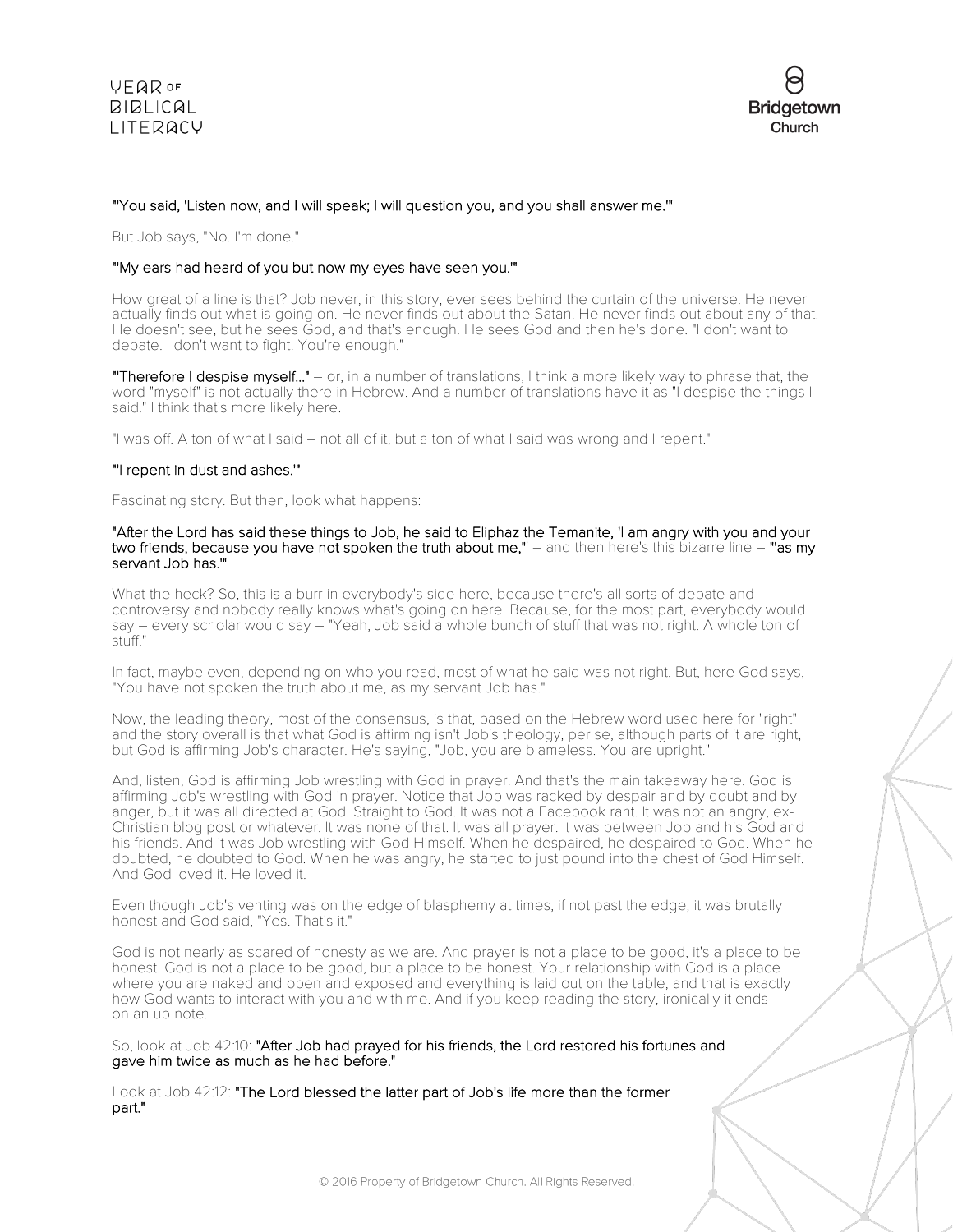# VEQROF  $BIBLICAL$ LITERACY



# Look at Job 42:16: "After this, Job lived a hundred and forty years; he saw his children and their children to the fourth generation. And so Job died, an old man and full of years."

Now, before we wrap up, let's take a few minutes and kind of put all of this together as best we can. Three thoughts for you tonight. Here's the first one. You might not like this, but here we go.

First thought is there are no easy answers. The starting place for a conversation around the problem of evil, I think, in my humble opinion, is this: there are no easy answers. There is mystery at the heart of the universe. I'm shocked at the level of arrogant, dogmatic certainty that a lot of people claim to have about the way that the universe operates and the way that evil, in particular, operates in it.

Theodicy is one of the most complex, dense, tricky, unclear areas of theology in all of the Bible. It's an area of debate and controversy in the Church. There is a wide bandwidth of opinions in the global, historic Church about exactly how in control is God or not, how much freedom do we have or not, what about the role of Satan and all sorts of opinions. Next week, we'll lay out the options and I'll map out for you my theodicy, like how I read the Bible. But, heads up: every theodicy, every theory has holes. Right? I think mine has the least, but of course I think that. But, mine has holes for sure.

Anybody who claims to have all the answers is, at best, ignorant. There is a curtain that most of us never get to see behind. Job did not and neither do most of us. Three of the most important words to learn as a follower of Jesus, in my humble opinion, are "I don't know." We do not say this, I don't think, nearly enough. Why does a heroin addict give birth to 10 children, all of whom go into the foster care system and end up in your community or on the street while a Jesus-following wife, woman, desperately wants to be a mom, is there dealing with infertility? I don't know.

Why does a good, loving father accidentally back his SUV over his son? I do not know. Why was I born on the west coast of America and not in war-torn Syria to parents who love and follow Jesus and don't hate Jesus? I don't know.

Greg Boyd, there's a lot I love about his stuff and a lot I don't, but he writes this about the book of Job and I think it's really good:

"We are ignorant human beings living in a very mysterious, unfathomably complex creation that's torn apart in war. We have very little understanding about anything..." – I love that humility – "...and, if we forget all that we don't know, we'll start judging God for evil or judging other people. The whole point of the book of Job is this: if we remember our ignorance, we won't judge God as Job did or people as Job's friends did."

So, in times of suffering – some of you are in one tonight – there's just a lot that we don't know. The "why" question in particular is just, man, haunting. We just don't know. So, we cling to what we do know. There is a God in heaven, He's King over the earth. God is God, I'm not. He's a good, loving Father. He's with me. Jesus defeated death through His resurrection. One day I will follow in Jesus' footsteps and live into a brand new world set free from all evil, all injustice, all rape, all abuse, all depression, all anxiety, all mental illness. All of it gone; done. We know that.

So, when you don't know, a lot, then you cling to what you know. But, at the same time, we have to listen. We have to embrace mystery. We're really bad at that, in particular in the West and in particular in the Church. We have to live in the tension, ambiguity, unanswered questions, the "I don't know why." We have to embrace mystery, to feel comfortable in it, to settle into it, because there's a lot I don't know. So, I cling to what I do know because there's mystery.

So, first, there are no easy answers. Secondly, here's my next thought: there is a place for lament. You know, in the West, I would argue that we don't know how to grieve. At least not well. All sorts of reasons for that. Goes back to Greek stoicism and the medieval, Catholic, kind of weird theology of earning salvation through suffering and Hedonism and secularism and all sorts of reasons. But, long story shorts, somewhere along the way we forgot how to lament. Even in the Church. Think about the difference between the Psalms and modern worship music. Okay? Two thirds of the Psalms are lament. Have you read the Psalms? Two thirds. Two out of three are doubt, confusion, anger, anxiety, depression, despair, hate. I mean, it's all in there.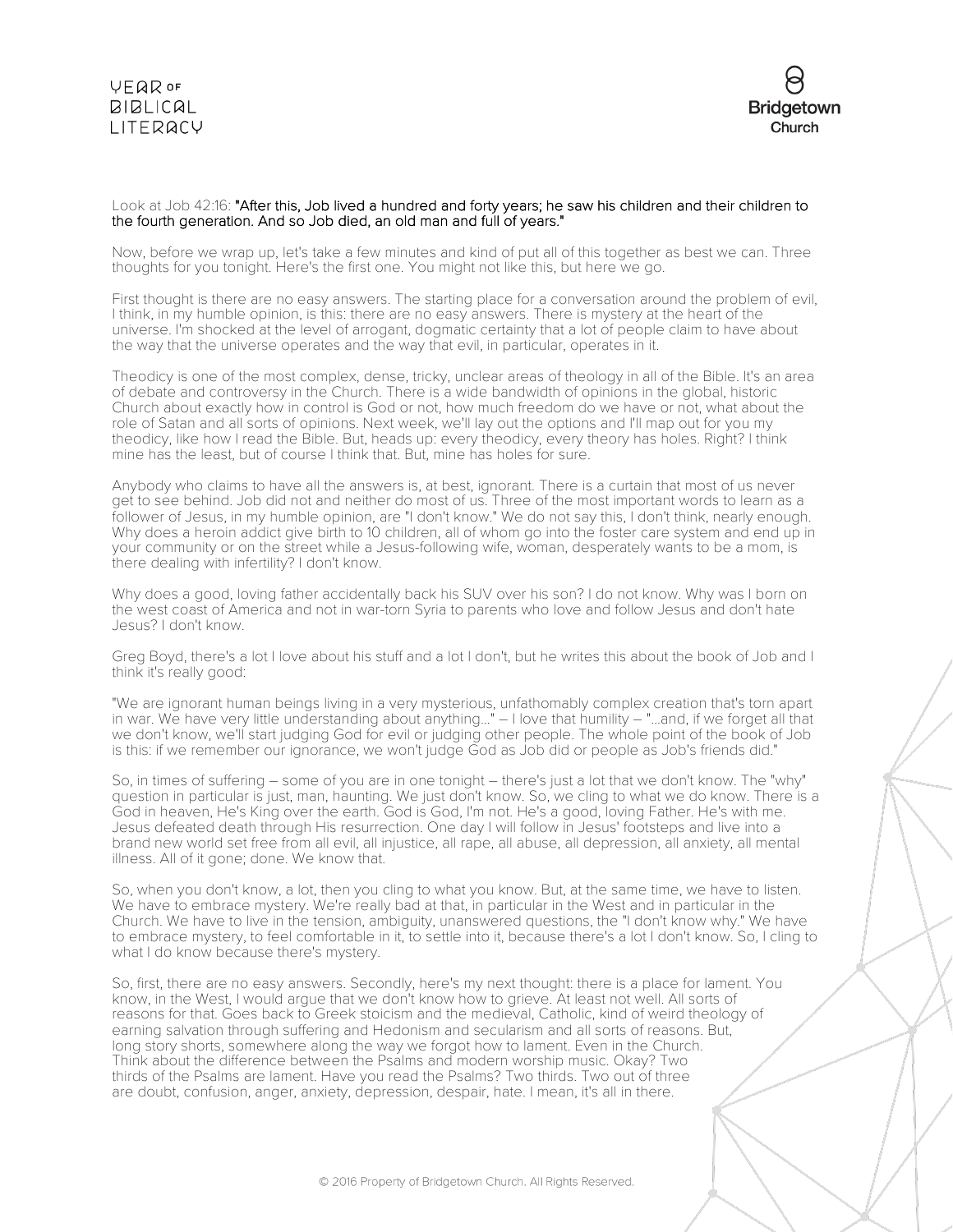# VEQROF **BIBLICAL** LITERACY



Almost none of our songs are. I asked Matt on Tuesday. You know, we were praying over the weekend. I said, "Hey, can we sing a few songs of lament."

And then Matt and I realized, "We don't have any."

And that's not a criticism of Matt at all. He's amazing. We don't have a single one. So, the Psalms: two out of three are songs of Lament. Bridgetown: zero. Not one. Like, we just don't have the "God, I feel miserable. I hate You. I don't even know if I believe in You."

Like, we just don't. That's not how we roll here at Bridgetown Church. You know what I mean? We've lost the art of lament. And, on top of that, it's like we don't know how to wrestle with God anymore. One scholar I read about Job said this:

"A truly religious attitude is not passive resignation to misfortune, but includes the courage to enter into dispute with God."

There is a place for dispute with God. There is a place to protest. There is a place to say, "God, I don't think You should do this. I think You should do this."

There is a place to argue and even, dare I say, fight with God. Now, most of the time you will lose. But, not always. Job lost. Have you read about Moses? God said yes to Moses. Have you read about Amos? God said yes to Amos. There is a place. And that's where we have to walk in the Holy Spirit and know when to surrender and submit and say, "God, Your will be done," and when to say, "God, no. This is not right. You need to change this. Please. I beg You."

We need to know. We need discernment to know the difference. But, there is a place. Even if you're wrong, even if you're off, there's a place for lament; a place for wrestling with God. Look at this cycle in the story of tragedy: tragedy strikes, his life is destroyed. Grief: "Tore my clothing. Shaved my head." Faith: "The Lord gave, the Lord has taken away; may the name of the Lord be praised." Then despair: "I'm miserable. I wish I was never born." Then doubt: "God, I don't think You're good. I think You're amoral. I think You're immoral. I think You're like a lion." Then anger: "God, how could You?"

Then the rebuke from God. Like: "Shut up and listen to me and let me question you." Then repentance: "I repent. I was wrong. I totally had no idea what I was saying." And then comfort: "My eyes have seen You. That's enough."

And God's healing over Job's life. You know, you see this cycle in Job's life – and I don't know about you, I see this cycle in my own. And you know, we need to run the whole course. I think what we want to do a lot of the time is skip right from the tragedy all the way down to comfort. Like, "Let's just skip all of that."

Like, really, really bad; comfort, comfort, comfort, comfort. It doesn't work that way. Or we get down to about "doubt" and then we bail. We have to keep at it. We have to work all the way through to come out the other side. We have to move through the whole gamut of emotions; good and bad; logical and illogical; good theology and bad theology. And we have to process all of that straight at God Himself. Not alone. Not on Facebook. But, straight into God in prayer.

Some of you are in that cycle tonight and you just need to keep going. Don't give up. Keep at it. And then, finally, here's my last thought and we'll be done: the invitation is to trust. The invitation is to trust. God doesn't answer the question "why?" Why do bad things happen to good people? I don't know. We'll talk about it a little bit next week. But, I don't really know. But, I'll talk for 45 minutes anyway. God doesn't unlock the puzzle of theodicy. In fact, instead of answering questions, He asks them. All to make the point the He's God and we're not God and we need to trust His wisdom. He knows what He's doing. And when I say He knows what He's doing, I don't mean that He's the cause of evil in the world. I don't mean that everything happens for a reason or some such nonsense. That's not what I mean.

What I mean is that He's God. He knows how to run the universe. He knows what He's doing and He's involved in your life. And trust His character. He is a good, loving Father. You're His daughter; you're His son. Trust that. But, this is hard to do. I was thinking about this a few days ago. Trust is one of the few things in life that most of us get worse at the older we get. Does that make sense? It's like reverse maturity. You know who knows how to